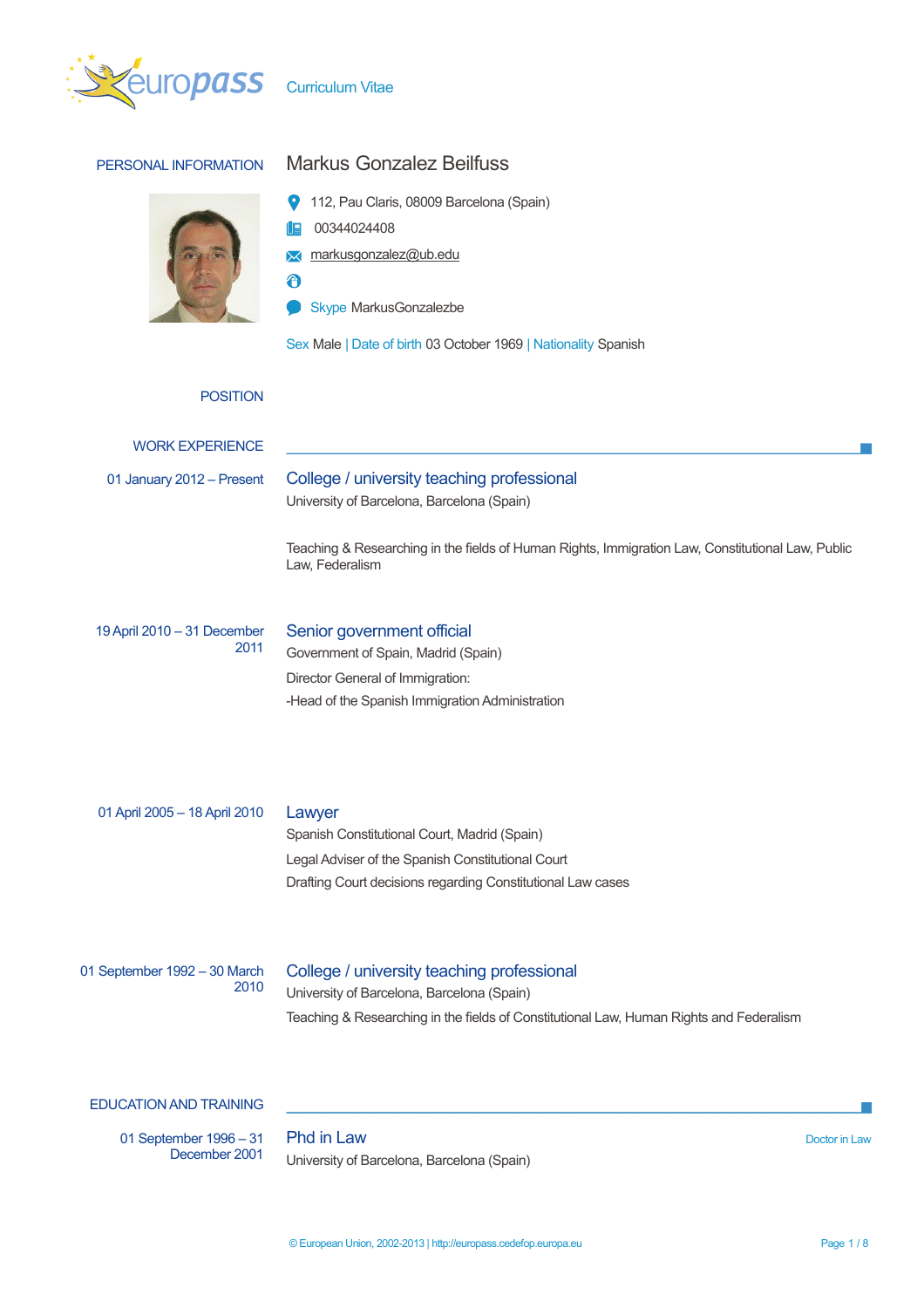

# Constitutional Law, Constitutional Jurisdiction

| 01 October 1987 - 01 July 1992     | Licenciado en Derecho<br>L<br>University of Barcelona, Barcelona (Spain)<br>Law                                                            |                |                    |                   |                      |  |
|------------------------------------|--------------------------------------------------------------------------------------------------------------------------------------------|----------------|--------------------|-------------------|----------------------|--|
| <b>PERSONAL SKILLS</b>             |                                                                                                                                            |                |                    |                   |                      |  |
| Mother tongue(s)                   | Spanish, Catalan/Valencian, German                                                                                                         |                |                    |                   |                      |  |
| Other language(s)                  | <b>UNDERSTANDING</b>                                                                                                                       |                | <b>SPEAKING</b>    |                   | <b>WRITING</b>       |  |
|                                    | Listening                                                                                                                                  | Reading        | Spoken interaction | Spoken production |                      |  |
| English                            | C <sub>2</sub>                                                                                                                             | C <sub>2</sub> | C <sub>2</sub>     | C <sub>2</sub>    | C <sub>1</sub>       |  |
|                                    | Proficiency in English. Cambridge University                                                                                               |                |                    |                   |                      |  |
|                                    | Levels: A1/A2: Basic user - B1/B2: Independent user - C1/C2: Proficient user<br>Common European Framework of Reference for Languages       |                |                    |                   |                      |  |
| <b>Communication skills</b>        | Good communication skills gained through teaching and leading administrative organisations                                                 |                |                    |                   |                      |  |
|                                    |                                                                                                                                            |                |                    |                   | Related document(s): |  |
| Organisational / managerial skills | -leadership experience: as General Director of Immigration I was the Head of the Spanish Immigration<br>Administration (over 4.000 people) |                |                    |                   |                      |  |
|                                    | -good organisational and team leding skills gained as Director General of Immigration of the Spanish<br>Government                         |                |                    |                   |                      |  |
|                                    |                                                                                                                                            |                |                    |                   | Related document(s): |  |
| Job-related skills                 |                                                                                                                                            |                |                    |                   | Related document(s): |  |
| <b>Computer skills</b>             | -good command of office suite                                                                                                              |                |                    |                   |                      |  |
|                                    |                                                                                                                                            |                |                    |                   |                      |  |
| <b>Other skills</b>                |                                                                                                                                            |                |                    |                   | Related document(s): |  |
| <b>Driving licence</b>             | <b>B1</b>                                                                                                                                  |                |                    |                   |                      |  |
|                                    |                                                                                                                                            |                |                    |                   | Related document(s): |  |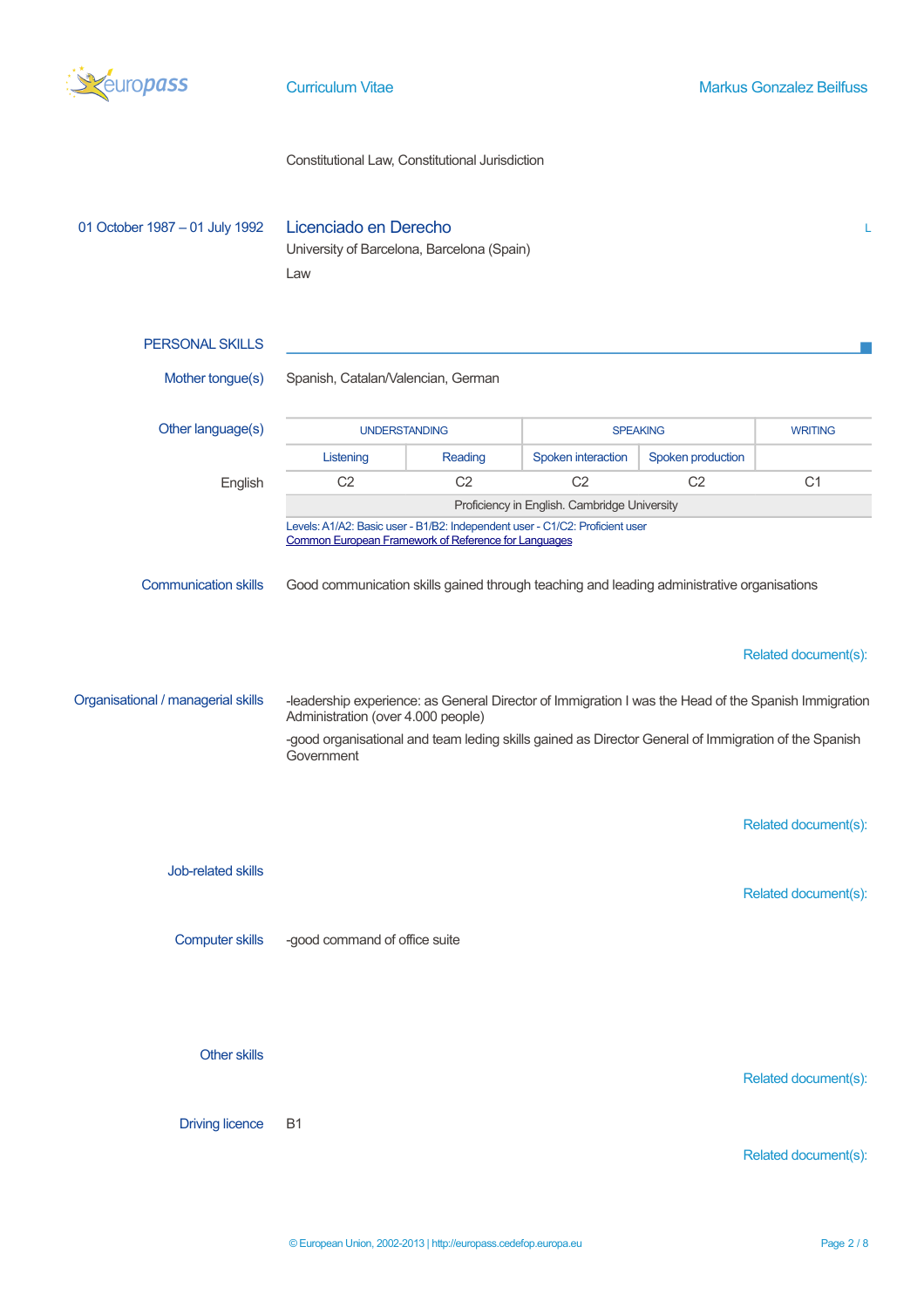

ADDITIONAL INFORMATION

Publications Books:

-Tribunal Constitucional y reparación de la dircriminación normativa, CEPC/BOE, Madrid, 2000 -El principio de proporcionalidad en la jurisprudencia del Tribunal Constitucional, Aranzadi, Cizur Menor, 2003.

### Articles:

-

-"La creciente demanda de amparo por parte de extranjeros: ¿problemas nuevos o confirmación de déficits tradicionales del recurso de amparo?", Actas del V Congreso de la Asociación de Constitucionalistas de España, Valencia, 2007.

-"El papel de la jurisprudencia constitucional en el desarrollo del Derecho público de la inmigración", Revista Catalana de Derecho Público, núm. 40, 2010.

-Delimitación de competencias entre el Tribunal Constitucional y el Legislador ordinario en el restablecimiento de la igualdad normativa. Revista Española de Derecho Constitucional, núm. 42, 1994.

Seminars -"Human Trafficking", Graduate Course heald at the City University of New York (CUNY) in the Summer Session II, July 2012 (45 hours)

> -"La lucha contra la trata de seres humanos: un enfoque victimocéntrico en el contecxto internacional", VI Congreso de la Red Latinoamericana de Jueces (REDLAJ), Toluca, México, 30 de noviembre de 2012.

-"La gobernanza de la inmigración: retos y presupuestos", Jornada sobre la situación actual del Derecho español de extranjería: una visión desde los derechos humanos", Bilbao, 24 de enero de 2012.

-"El nuevo Reglamento de Extranjería", Curso sobre Inmigración y Derechos Humanos, Valladolid, 11 de marzo de 2011.

-"Inmigración y padrón municipal de inmigrantes", curso de verano de la Universidad Internacional Menéndez y Pelayo, Barcelona, 21 de julio de 2010.

-"The access to the Spanish Constitutional Court: the administration of a limited good", Riga, 7 noviembre de 2009.

-"Efficent dealing with Constitutional Complaints by the Spanish Constitutional Court", Podgorica, 12 de junio 2009.

Projects -"The fight against Trafficking in Human Beeings in Europe: promoting legal cooperation and victim's protection" (HOME/2010/ISEC/AG/054-30-CE/0447227/00-35): associated researcher affiliated to the research team of the University Carlos III de Madrid

> -"La integración de los inmigrantes", Research Projected funded by the Spanish Education Ministery (DER2008.001261JURI): researcher

International Experience - International Short Term Expert of UNDP in the Project Improvement of Civilian Oversight of Internal Security in Turkey-Phase II (2013)

-International ShortTerm Expert of UNDP in the Project Improvement of Civilian Oversight of Internal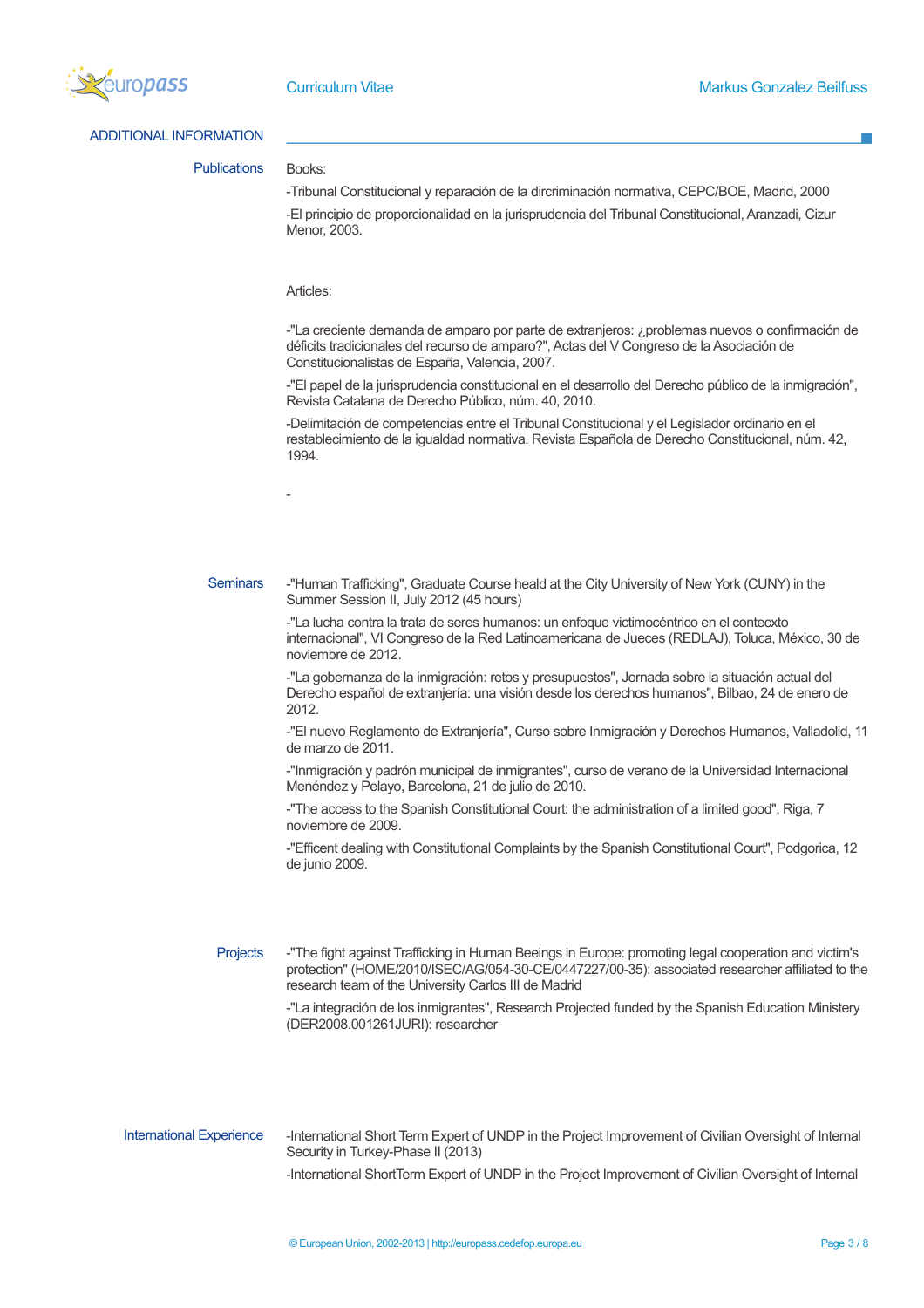

T.

# Security in Turkey-Phase I (2010)

-International Expert of the Venice Comission at the Conference "Efficent Dealing with Constitutional Complaints by the Constitutional Court-International Experiences", Podgorica (Montenegro), 2009.

-International Expert of the Venice Comission at the Conference "Access to the Court: the applicant in the constitutional jurisdiction", Riga, Latvia, 2009.

# ANNEXES

<span id="page-3-0"></span>• [CVMarkusGonzalezEnglish.pdf](#page-4-0)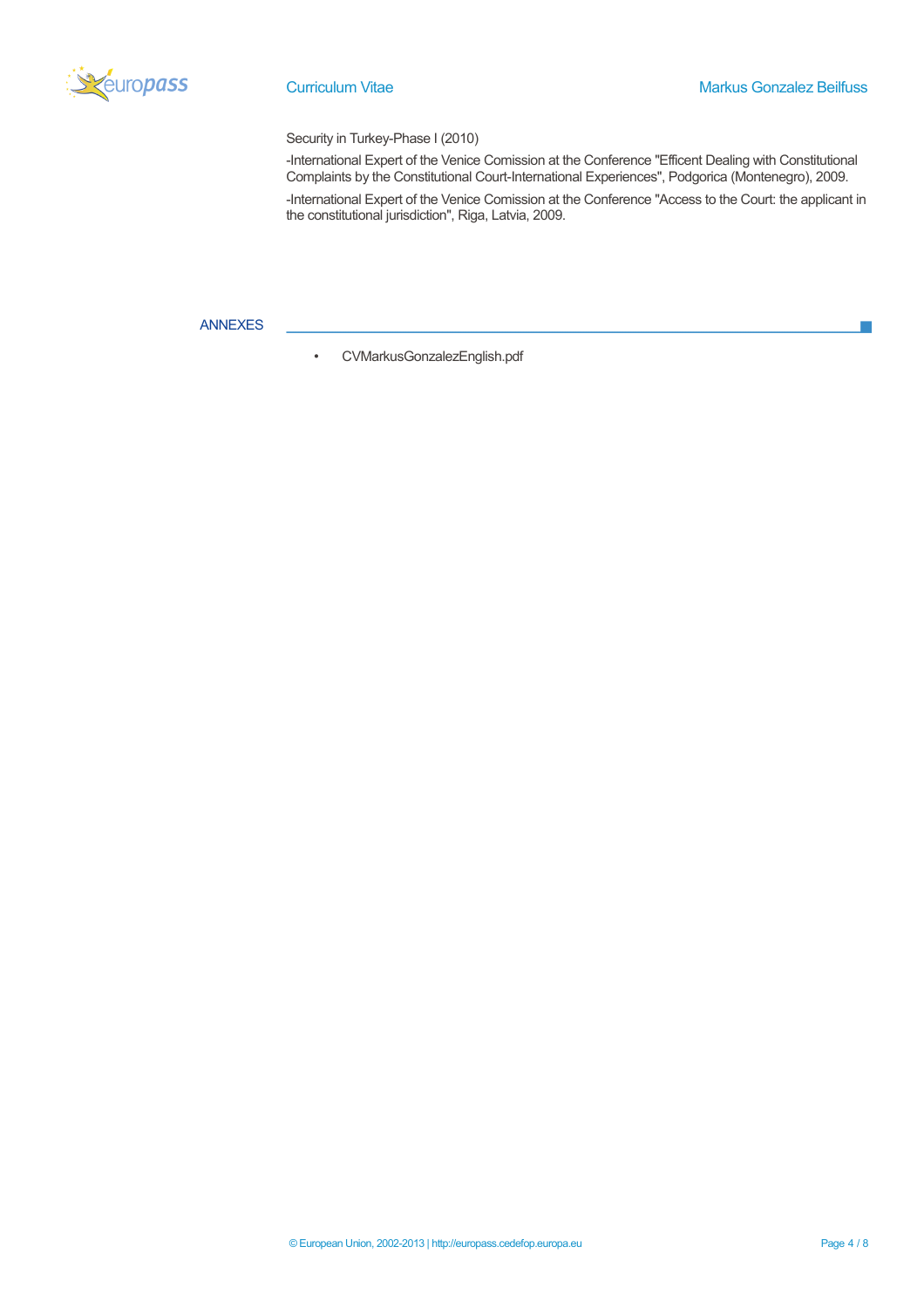

# <span id="page-4-0"></span>**CVMarkusGonzalezEnglish.pdf**

Markus González Beilfuss



Born October 3rd, 1969 Spanish nationality

Professional Adress: Barcelona University Facultat de Dret (Law School) Avda. Diagonal 684 08034, Barcelona (Spain) Telf. 00 34 93 402 44 08

E-mail: markusgonzalez@ub.edu

Current professional activities

Professor of Constitutional Law at Barcelona University (since 1992)

Academic degrees

University Degree (Licenciatura) in Law. Barcelona University. 1992 Ph D in Law. Barcelona University, February 2000, summa cum laude

Professional Experience

Immigration General Director of the Spanish Government (4.2010-12.2011) Legal adviser (Referender) of the Spanish Constitutional Court (4.2005-4.2010)

Academic experience

-Lectures and seminars on Constitutional Law, Human Rights, Federalism and Constitutional Theory at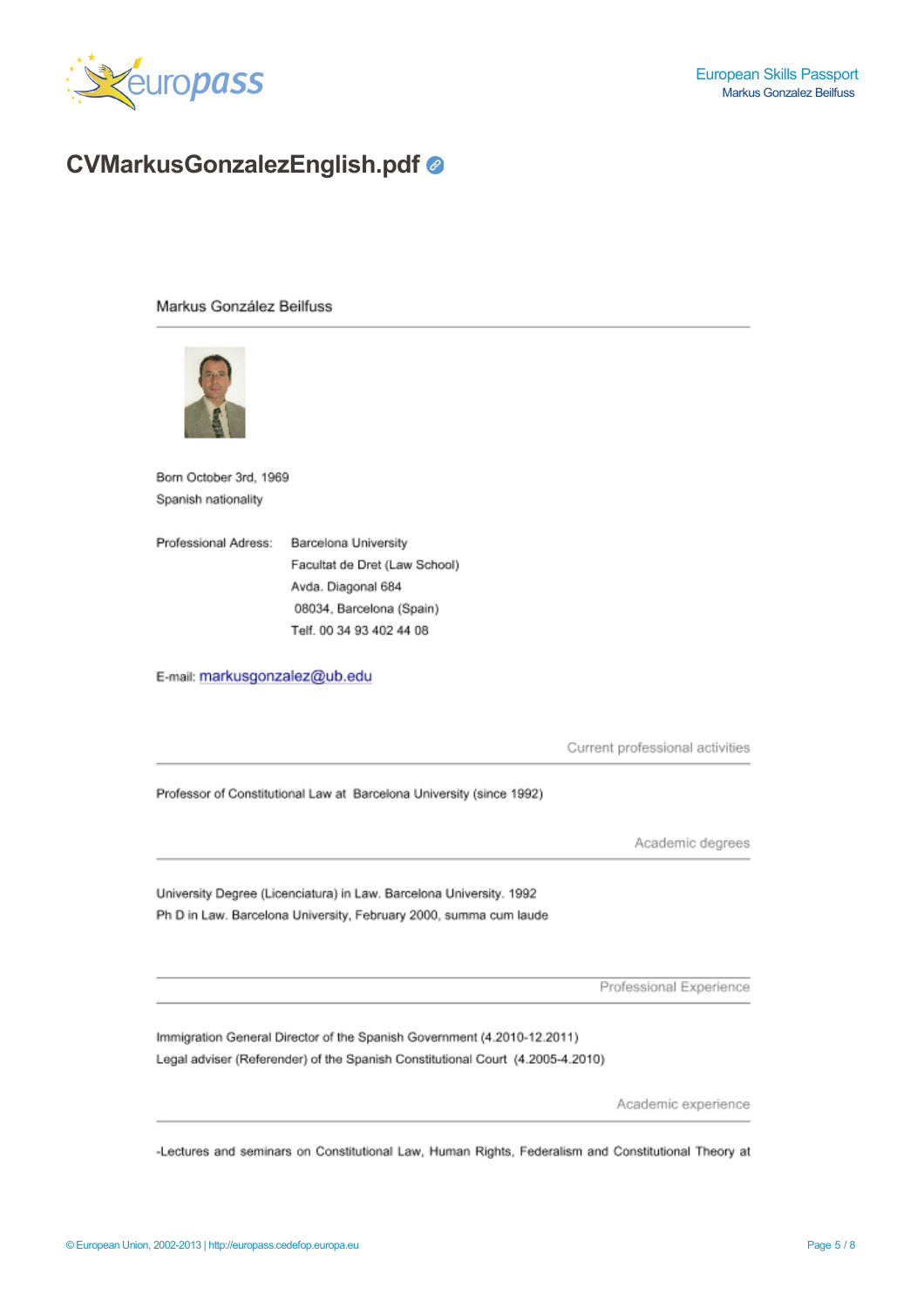



Barcelona University and Universitat Oberta de Catalunya (1992-2005) -Seminars at several spanish and south American Universities -Secretary of the Department of Constitutional Law and Political Science, Barcelona University (2002-2005)

International Experience

-Expert of the Venice Comission of the Council of Europe. Participation in seminars celebrated in Montenegro and Latvia concerning constitutional jurisdiction and human rights.

-International Senior Expert of United Nations Development Programme regarding the Development of a draft General Framework Law proposal to establish the legislative framework for effective and full civilian oversight in Turkey (April-May 2010)

-Several seminars and lectures at south american Universities

-Research period at the University of Göttingen (Germany) 1995-1996 and at John Jay College, City University of New York (march-august 2012)

Research Topics

-Constitutional Jurisdiction -Human Rights -Immigration -Federalism

Research Awards

-Premio "Francisco Tomás y Valiente" (1999), award for researches related to constitutional jurisdiction given by the Spanish Constitucional Court and the Centro de Estudios Políticos y Constitucionales of the Spanish Government. Dissertation "Constitutional Court and reparation of normative discrimination". -Premio "Pi i Sunyer" (2001), Fundación Carles Pi i Sunyer d'Estudis Autonòmics i Locals to the research "Immigrant minors in Catalonia".

Language Skills

-Spanish: Mother tongue.

-German: second mother tongue. High Scholl Certificate (Abitur) from the Deutsche Schule Barcelona -English: Certificate of Proficiency in English (Cambridge University)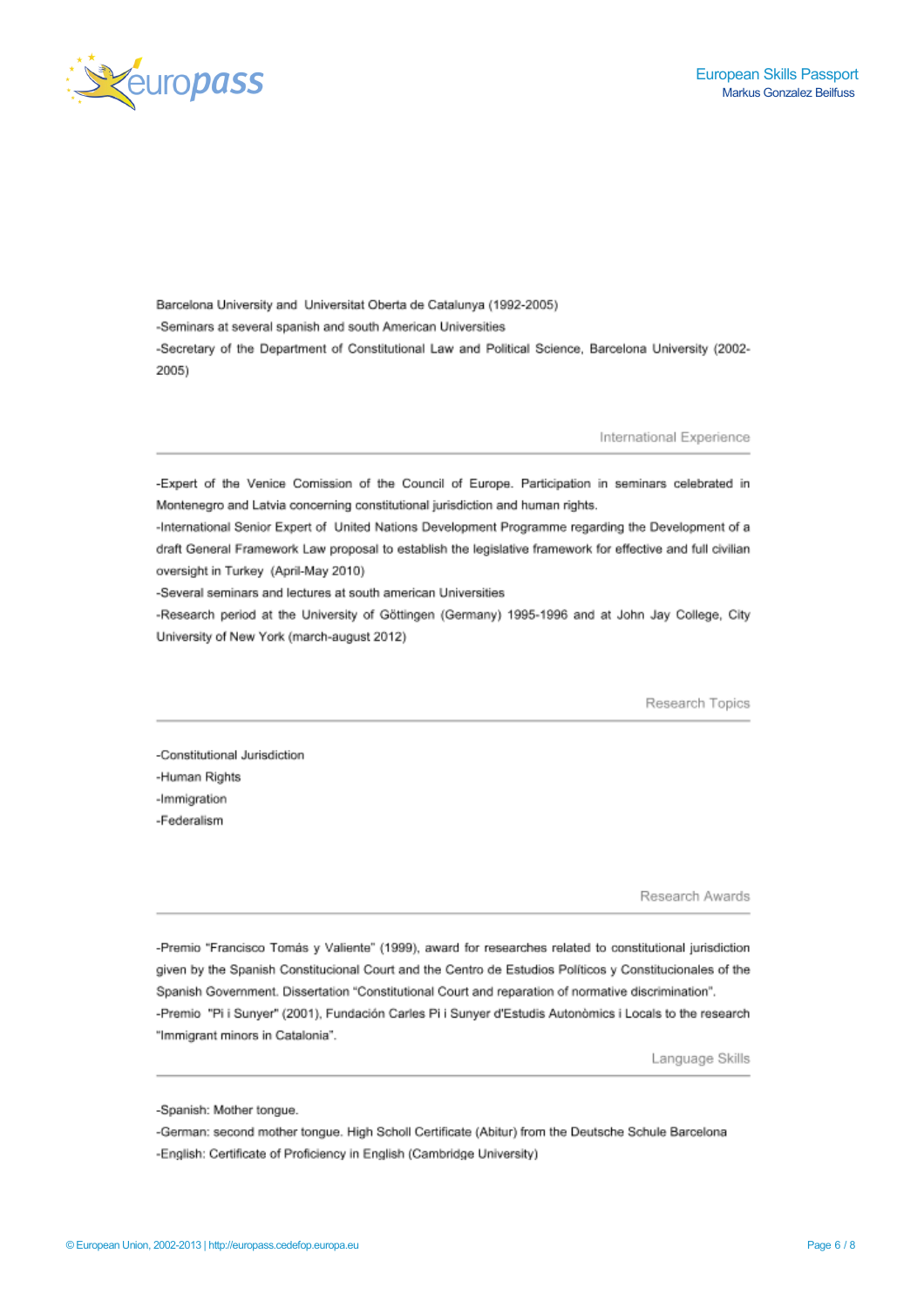

Publications

### **Books**

-El principio de proporcionalidad en la jurisprudencia del Tribunal Constitucional, Aranzadi, Pamplona, 2003, 222 págs. (ISBN 84-9767-144-9)

-Tribunal Constitucional y reparación de la discriminación normativa. Centro de Estudios Políticos y Constitucionales, Madrid, 2000, 356 págs. (ISBN 84-259-1135-4).

## Bookchapters

-"Comentario al art. 78 CE", en Comentarios a la Constitución Española, XXX Aniversario, Fundación Wolters Kluwer, Madrid, 2009, págs.1451-1457 (ISBN 978-84-936812-0-3)

-"La resolución extrajudicial de las discrepancias competenciales entre el Estado y las Comunidades Autónomas: el mecanismo del art. 33.2 LOTC", en Informe Comunidades Autónomas 2007, Instituto de Derecho Público, Barcelona, 2008, págs. 17-41 (ISBN 978-84-95097-14-9)

-"La creciente demanda de amparo por parte de extranjeros: ¿problemas nuevos o confirmación de déficits tradicionales del recurso de amparo?, junto con GOMEZ FERNANDEZ, I., en La reforma del Tribunal Constitucional. Actas del V Congreso de la Asociación de Constitucionalistas de España, Tirant lo Blanch, Valencia, 2007, págs. 689-708 (ISBN 978-84-8456-990-9)

-"Crónica de jurisprudencia constitucional (septiembre 2005-agosto 2006): procesos competenciales", en El futuro de la justicia constitucional. Actas de las XII Jornadas de la Asociación de Letrados del Tribunal Constitucional, Tribunal Constitucional-CEPC, Madrid, 2007, págs.101-134 (ISBN 978-84-259-1382-2)

-"Últimas tendencias en la interpretación del principio de proporcionalidad por parte del Tribunal Constitucional español", en Derecho Constitucional para el siglo XXI, Actas del VIII Congreso Iberoamericano de Derecho Constitucional, Thomson Aranzadi, 2006, págs. 4035-4053 (ISBN 84-8355- $005-9)$ 

-"Les pasteres també arriben al Tribunal Constitucional", en LARIOS, M.J., NADAL, M., L'estat de la immigració a Catalunya. Anuari 2005, Fundació Jaume Bofill, Barcelona, 2006, págs. 101-113 (ISBN 84-8334-764-4)

-"Les mesures per a l'aplicació del principi d'igualtat de tracte i de no-discriminació aprovades pel legislador espanyol", en LARIOS, M.J., NADAL, M., La immigració a Catalunya avui. Anuari 2004, Fundació Jaume Bofill, Barcelona, 2005, págs 149-160 (ISBN 84-8334-666-4)

-"La suspensión general de derechos", en La defensa del Estado, Actas del I Congreso de la Asociación de Constitucionalistas de España, Tirant lo Blanch, Valencia, 2004, págs. 261-274. (ISBN 84-8451-088- $\Omega$